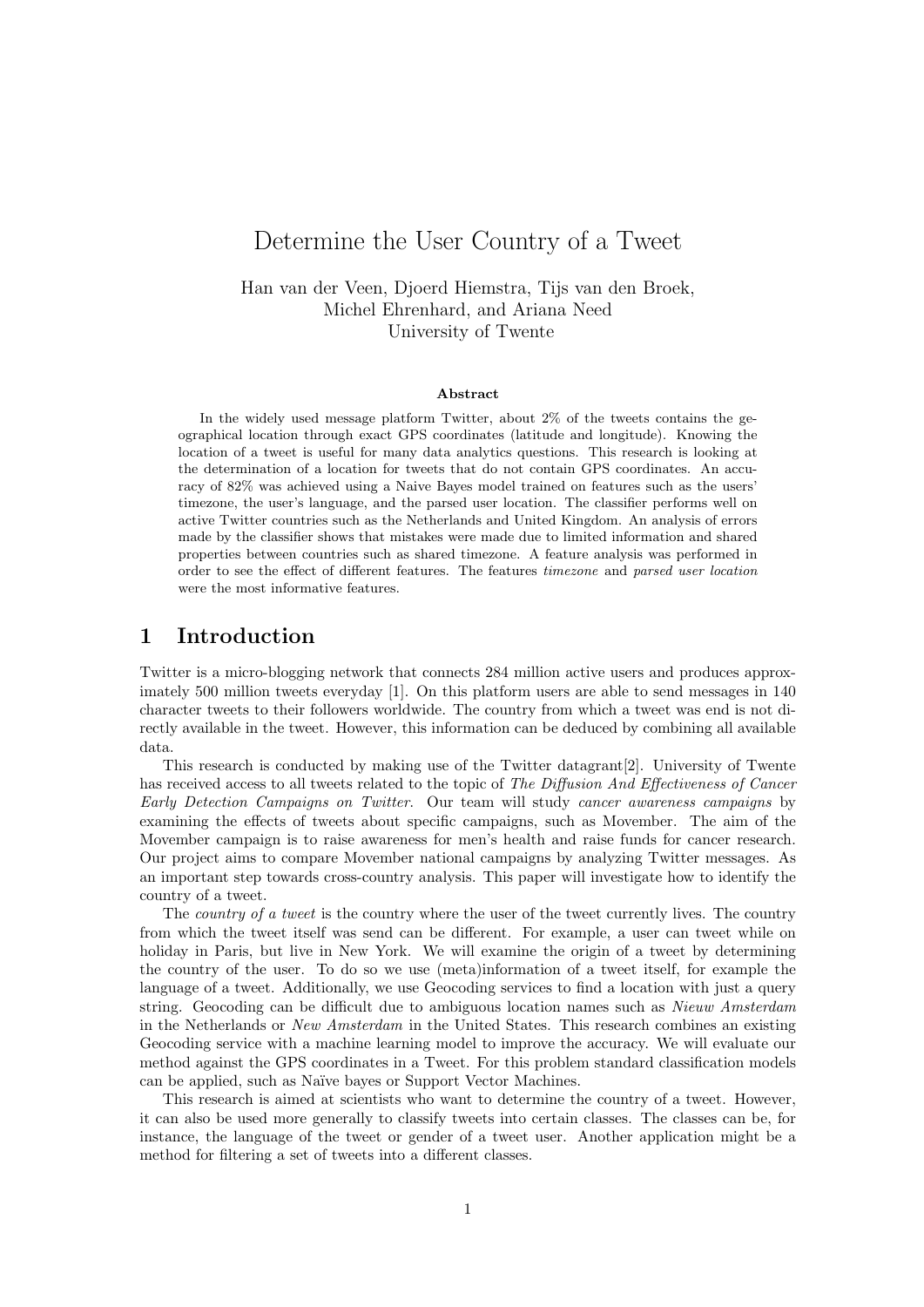A location of a tweet can be provided by adding coordinates or location to a Tweet. A tweet location is expressed in a latitude and a longitude. With these coordinates a country can easily be extracted by using a Geocoding service, such as Google Maps Geocoding API<sup>1</sup>. The problem is that about 2% (see section 4) of the tweets has enabled this feature. To determine the country for all tweets we have to establish a method to use other available (meta-)information to identify the country of a tweet.

Hence, our research investigates which Tweet features are required to identify the country of a single tweet.

### 2 Related work

In Twitter some terms are used that are used a lot. For example, a hashtag is a keyword that starts with a  $\#$  and identifies a topic the tweet is related to. A tweet can also contain a link or a location. For example, a tweet posted from a basketball match. A retweet is a copy of a tweet that is posted to your own wall. A retweet can be used to share messages.

Twitter and other social networks consists of several building blocks [10]. These blocks are divided into 7 groups: Presence, Sharing, Relationships, Conversations, Reputation, Groups and most importantly Identity. In social networks all these blocks are available. In Twitter the blocks Sharing, Conversations and Reputation are most important.

Every tweet has some impact for the user. Kwak et al. [11] have measured the following characteristics of Twitter. There are few users which have a lot of followers and on the contrary there are many users which have only a few followers. When a users has more than 100 followers, then they have more than 1000 tweets. However, when a user reaches more than 10000 followers the amount of tweets are not evenly distributed anymore. Twitter users will mostly read tweets of users that have the same timezone, same country or city. There are few people who are really influencing the twitter world. Some users have a reach of more than 10000 people. But even small users can reach up to 1000 users using retweets.

The Tweets are freely available to any developer [3]. In each tweet the information about the user is included and all the information of the message itself, such as create date, user, list of hashtags, language, geolocation, some statistics regarding the tweet is favorited and more. All this information is available through the Twitter API. We can search the Twitter API for a certain hashtag, for example  $#$ movember.

#### 2.1 Determining a location using Twitter data

There are several approaches to determine the location of a tweet user. One can look at the tweets text, examine meta-information or look at the relationships of users.

Chengh et al. [6] used tweet text to determine the location. However, tweet texts have a lot of noise and people may travel and tweet about different locations. Changt et al. are only using tweet within the United States. Their classifier is using the function ErrorDistance for estimating the distance between the real city and the determined location from the words. To do so, they are using TF/IDF indexing and a smoothing function to optimize the result. Which results in an average error of about 500 miles. Hecht et al. [9] has the same approach. They are using a Bayes classifier for words, that is optimized using the extra condition that require that a word is at least used once by a certain amount of users in that class. When this is not the case the probability of a word is zero, in all other cases the Bayes function is used. Their accuracy is around 74% using a uniform dataset.

Priedhorsky et al. [14] used tweet information as their data and with a Gaussian mixture model they classify not only the country but the city of a tweet as well. By minimizing the error of the Gaussian Mixture model they have build their classifier. They have build n-grams of the tweet text and using the n-grams as features. They show that adding time zone will improve the accuracy rate with 3% and adding user location only 1.3%. Tweet text will improve the accuracy with 7%.

<sup>1</sup>https://developers.google.com/maps/documentation/geocoding/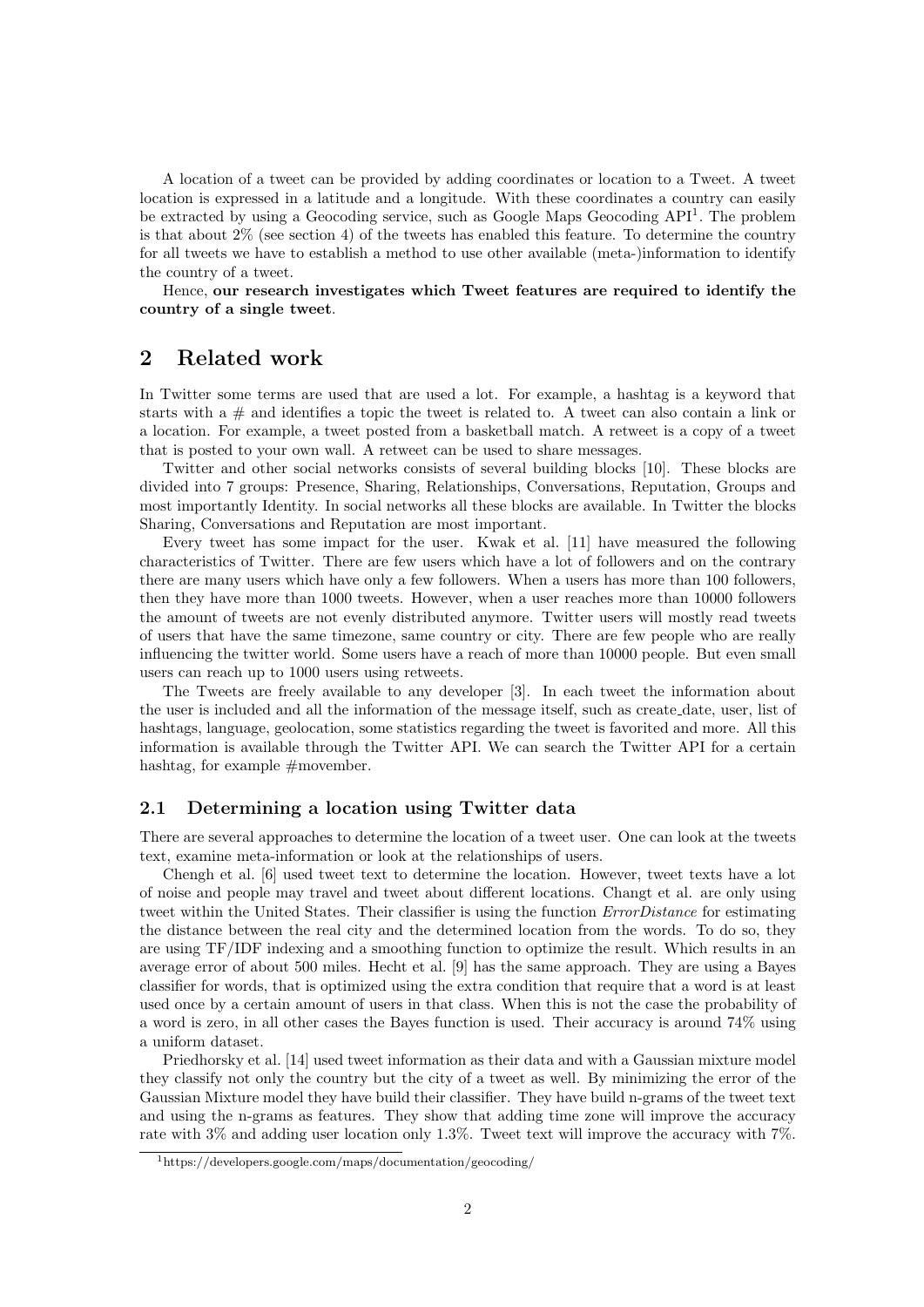Zhang et al. [15] propose a method that also uses meta-information in their classifier. Their main focus is to be able to extract the proper location from ambiguous locations. A list of toponyms are used to annotate the tweets and used to parse the tweets. When geoparsing a tweet, a list of candidates is ranked with a Support Vector Machine. Also features such as timezone and user location are added to the classifier in order to improve the accuracy. Using a list of geo location names, such as cities and countries, and meta-information, their classifier reached an accuracy of 84%.

Another method of detecting locations in text is using entity recognition software. Gelernter et al. [8] are using entity recognition software. The reached accuracy was low, mainly due to spelling mistakes and abbreviations of the same entity, which were not known. Manual annotators had an accuracy of 72%. However, their original method was still useful for mapping tweets on a a map.

Mahmud et al. [12] determined the home location by looking at all the available information of a user. They combined tweet behavior and tweet meta-information. They are also looking at foursquare data which can be included in a tweet. Foursquare links can be used to extract the location of a tweet. Three features were used to classify tweets. Firstly, a content based feature. Secondly, a hashtag based feature and lastly, extraction of place names feature. A Bayes classifier combines this features into a result. Resulting in a accuracy of 73%.

Determining a location using followers of users is studied by Davis et al. [7]. Looking at the tweets of followers of following which have geo location available they are determined the location of that user. When a user is active and has a lot of active friends the accuracy was about 90%. However, that was only the case for about 40% of the users in their test set. Chandra et al. [5] used user conversations, instead of the connections. When in a conversation geo information is available, a conversation will be linked to that location. This method however resulted in an accuracy of 50% with an average error distance of 300 miles.

Literature shows that (meta)information will improve most classifiers. Also tweet text improves the accuracy.

### 3 Research Method

In order to establish the accuracy for this research we need to state how we evaluate. Furthermore, we need to describe precisely which model is used and how the evaluation is applied.

#### 3.1 Evaluation

To calculate the accuracy of our classifier, we need to have an annotated set of tweets. We did not do this by hand, but we automatically annotated the tweets and add it into a certain class under the following assumption.

Definition 1. A country of a tweet user can be determined with the geolocation of a tweet. We have two datasets. Both datasets are extracted from a set that was made available to the datagrant team by Twitter. The dataset consist of about a year of tweets with the word  $cancer<sup>2</sup>$ in it. All these tweets were put into classes corresponding to their geolocation coordinates. For instance, a tweet posted in New York will be classified in the class United States. We argue that this assumption is acceptable, because most of tweets with geolocation have the geo functionality enabled for the whole account. Furthermore, people are likely to stay most of their time in the same country. However, with enough tweets that will possibly not affect the results, because there are enough tweets to compensate the errors.

dataset #1 39293 tweets containing movember. These tweets were extracted out of 1.5 million tweets about movember. All these tweets have a geolocation.

dataset  $#2$  4477 tweets. Randomly extracted from the datagrant cancer data set. All these tweets have a geolocation.

<sup>2</sup>Also cancer in different languages was searched for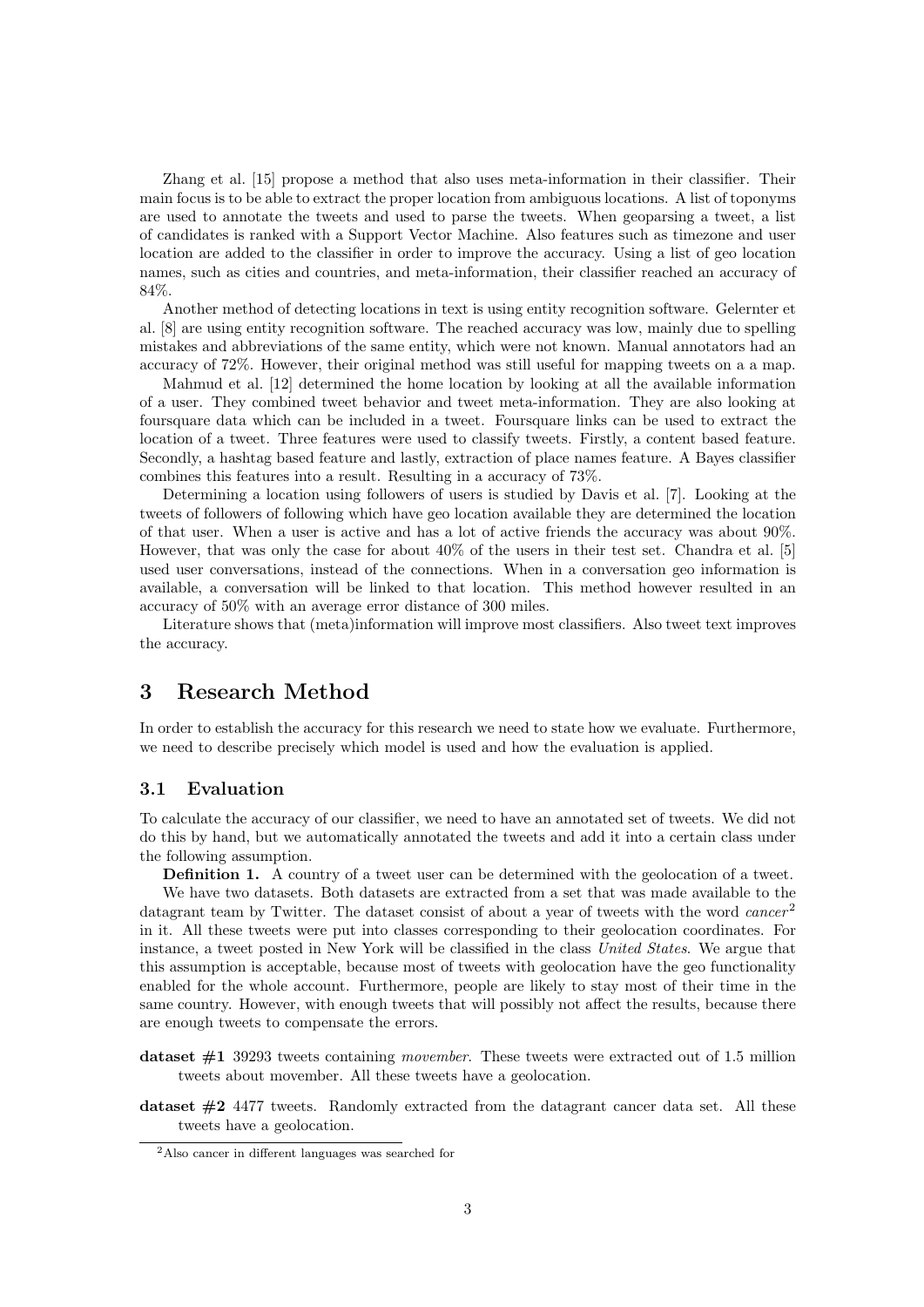To calculate the accuracy on a data set, 10-fold-cross-validation is applied to both datasets. Accordingly, the evaluation runs 10 times with each time a different 10% sample of the data as training data and evaluated these with the other 90%. This will produce an averaged accuracy on the whole dataset. The accuracy of the evaluation will be the average of all iterations. The accuracy is calculated by the amount of tweets where the geolocation country (class) is the same as determined by the Bayes classifier  $(T_{same})$ . This amount is divided by the total amount of tweets in the dataset  $(T_n)$ .

$$
Accuracy = \frac{T_{same}}{T_n} \tag{1}
$$

### 3.2 Model

Tweets are just texts with meta-information attached to them, so it might be useful to examine classic classification models. Manning et al. [13] discussed several classification models. The most used models are Na¨ıve Bayes, Support Vector Machines, Decision Trees and Neural Networks. Each model has their advantages and disadvantages. This paper will use the Naïve Bayes model. Naïve Bayes is great for noisy data and performs well when there are a few classes used. Also combining features into a Bayes model is easy and consequently, each feature can improve the accuracy.

Our Bayes model is derived from the Bayes model described in Manning et al. [13]. Instead of counting words we are counting features of a tweet. The tweet fields we will use as features for the Bayes model are: timezone, user location, tweet language, utc offset and geoparsed user location. When a field is empty we ignore it, because it holds no indication for any country. The utc\_offset holds the timezone offset to Greenwich Mean Time in seconds. For example, Netherlands has +1 hour, thus fields utc offset will be 3600. The field timezone contains a place in the current timezone, for example Amsterdam or Paris. The tweet language is determined by twitter itself, probably also with a machine learned classifier, such as Bayes classifier. This field contains a language code using  $BCP473$  notation. The field *user language* chosen by the user itself and corresponds to the language the user wants their user interface.

For training Bayes, we use the following geo information fields:  $qeo$ , coordinates<sup>4</sup> and place. Geo and coordinates contains the same information, but the field place contains an exact link to a place like Eiffel Tower. The geo information is converted to a country with the HERE geocoding service<sup>5</sup>, using the coordinates available in the geo information. The features are trained with these countries, under the assumption of definition 1. As an example we will use the tweet in Figure 1. The class of the tweet is Netherlands using geo information. In the class Netherlands we will add 1 to value Amsterdam in feature timezone. Add 1 to value Awesome Enschede in feature user location and so on for all features. After counting, the Bayes classifier will learn the probability of each occurrence in a class. For example, Amsterdam will probably have a high count in the class Netherlands. The probability is calculated by dividing the Amsterdam count by the total count in the class Netherlands.

The geoparsed user location is determined by putting the content of the user location field into a geocoding service, such as Google maps. The returned country is added as a feature into the model. For example, when a user has "Amazing New York" as user location, the service will produce United States.

Because we are using Naïve Bayes, we assume that all features are independent. The features timezone and utc<sub>-offset</sub>, and user location and geoparsed user location, are obviously not independent, because *timezone* and *utc\_offset* are different notations for the same timezone. Also user location and geoparsed user location are related, because the user location is only converted into another format. In section 4 each feature is independently tested to see the impact of violating this assumption.

<sup>3</sup>http://tools.ietf.org/html/bcp47

<sup>4</sup>Coordinates has the format described in http://geojson.org/geojson-spec.html

<sup>5</sup>Nokia HERE maps https://developer.here.com/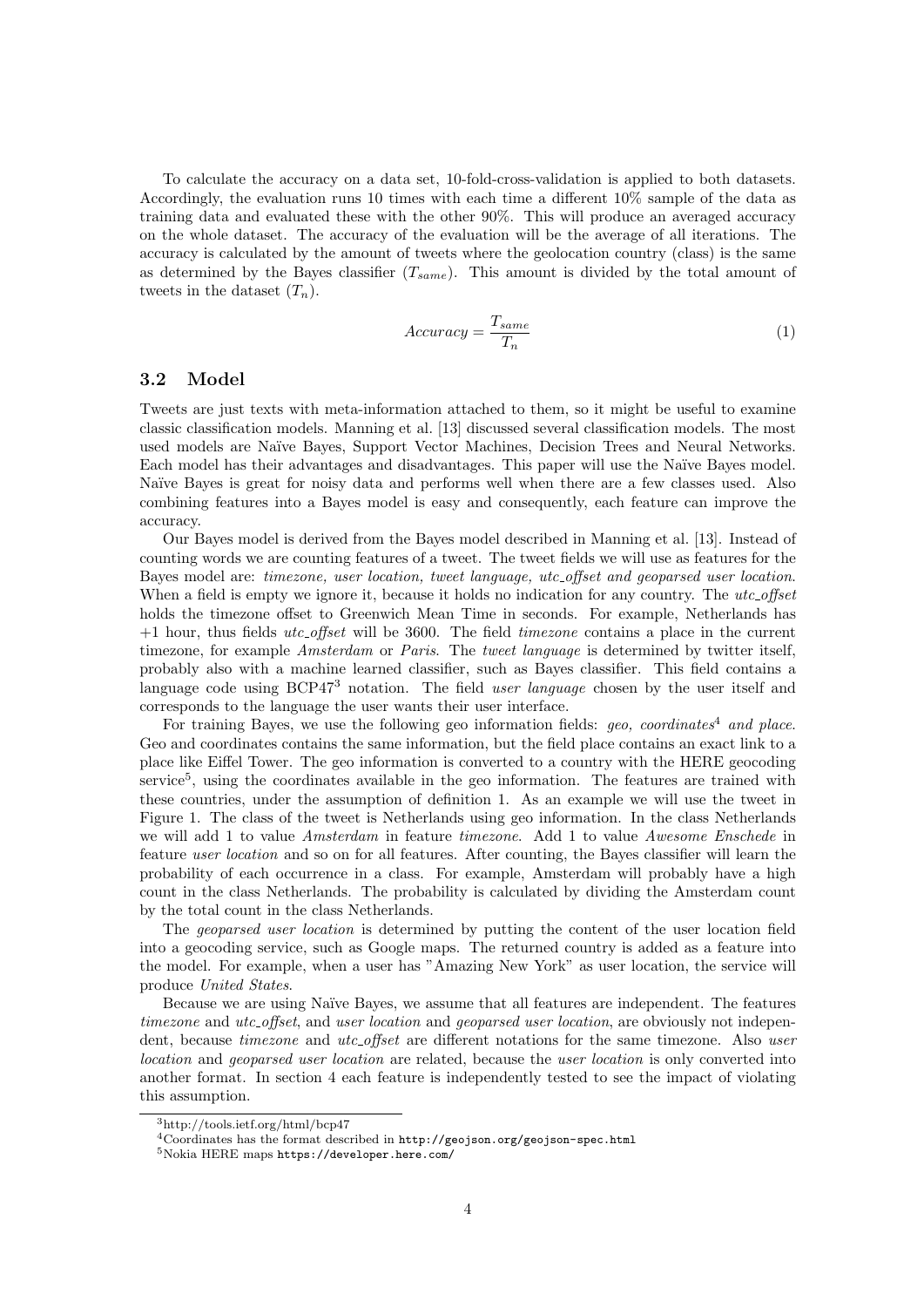```
created_at: "Wed Jul 24 14:45:20 +0000 2013",
text: "OH: "Misschien kunnen we iets gaan doen
met Movember? Wanneer is dat ook alweer?"",
user: {
    name: "Han van der Veen",
    screen_name: "Haneev",
    location: "Awesome Enschede",
    created_at: "Tue Jun 10 10:46:43 2008",
    utc_offset: 3600,
    time_zone: "Amsterdam",
    geo_enabled: true,
    statuses_count: 20182,
    lang: "nl"
},
geo: ...
coordinates: {
    type: "Point",
    coordinates: [
        4.48431747,
        52.1674388
    ]
},
place: {
    id: "99ad54d1cccb950b",
    place_type: "city",
    name: "Leiden",
    full_name: "Leiden",
    country_code: "NL",
    country: "Nederland",
    bounding_box: ...
},
lang: "nl"
```

```
}
```
{

Figure 1: Incomplete example of a Tweet in JSON

### 4 Results

We have used the following fields of a tweet: timezone, location, tweet language and geoparsed user location. Each of these features was counted and used for classifying the tweets. However, timezone and location were not always available. According to Hecht et al. [9] 18% of the tweets user location field is empty. In 16% the user typed non-geographical information, such as everywhere. In about 66% of the users user location does contain useful information. In 25% of the tweets the timezone is empty. When a timezone is not empty means that the user has declared that he or she lives in that timezone.

In our test set there are 128 different timezones names identified. There were 13327 different locations and 28 different languages.

The timezone and tweet language have data that is limited by Twitter. However, for the location feature the user can type anything in their profile. For example, on the moon or everywhere are common locations. Fortunately, a lot of people do fill in something useful. Such as, Amsterdam, NL or Enschede. Because we are using a Bayes classifier, the location everywhere can also indicates that the user lives in a English country. Consequently, in the Netherlands we would use the dutch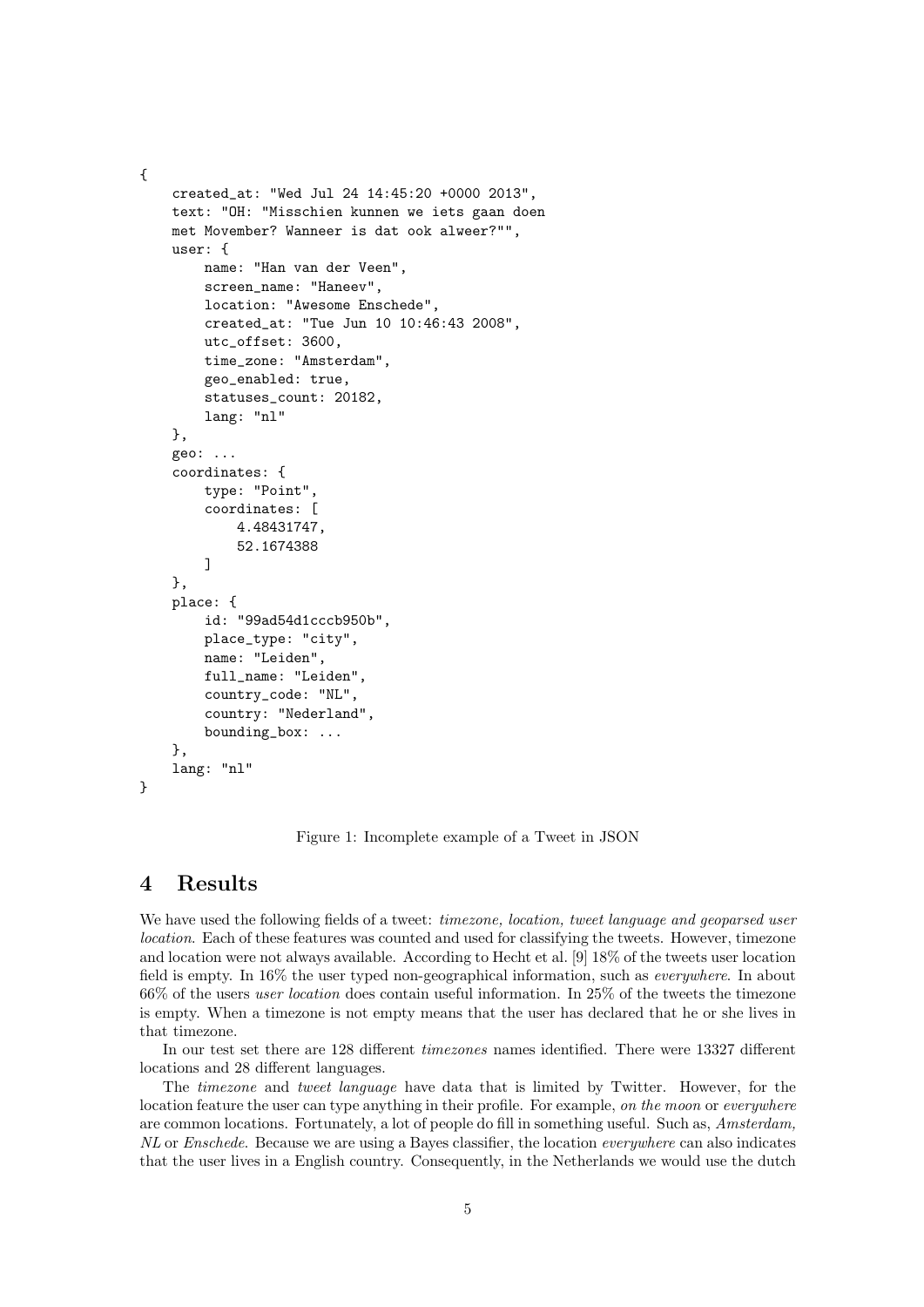| Loc         | Timezone    | Language    | Geoparsed | <b>UTC</b>   | User language | #1        | #2                     |
|-------------|-------------|-------------|-----------|--------------|---------------|-----------|------------------------|
| $\mathbf x$ |             |             |           |              |               | 56.18%    | 44.21\%                |
|             | X           |             |           |              |               | 65.47%    | 62.84%                 |
|             |             | $\mathbf x$ |           |              |               | 44.02%    | 56.43%                 |
|             |             |             | X         |              |               | 73.49%    | 65.77%                 |
|             |             |             |           | X            |               | 58.49%    | 57.12%                 |
|             |             |             |           |              | $\mathbf{x}$  | 43.92%    | 57.04%                 |
| X           |             |             | X         |              |               | 75.14%    | 65.88%                 |
| $\mathbf x$ | X           |             |           |              |               | 73.08%    | 63.92%                 |
| $\mathbf x$ | $\mathbf x$ | X           |           |              |               | 71.60%    | 67.34%                 |
|             | $\mathbf x$ |             | X         |              |               | 80.96%    | 73.01%                 |
|             |             | $\mathbf x$ | X         |              |               | $71.80\%$ | 68.47%                 |
| $\mathbf x$ | $\mathbf x$ | $\mathbf x$ | X         |              |               | 80.84\%   | 74.40%                 |
| $\mathbf x$ | $\mathbf x$ |             | X         |              |               | $82.05\%$ | 73.21%                 |
| X           | $\mathbf x$ | $\mathbf x$ | X         | $\mathbf{x}$ | $\mathbf x$   | 77.98%    | $\boldsymbol{74.69\%}$ |

Table 1: Result per Feature

word overal which indicate that we are living in the Netherlands.

We have applied 10-fold-cross-matching on the dataset and that resulted in an accuracy of about 82.05% using the best feature combination for dataset  $#1$ . In table 1 the features are evaluated separately. Dataset  $#1$  was 10 times larger than dataset  $#2$ . We found some indication that more training data produces higher accuracy. This is not the case for feature user language, for all other features more data results in higher accuracy.

The best result is achieved using the features: user location, timezone and geoparsed user location. Enabling all the features does not result in a higher accuracy. This is probably due to conflicting information of the features, such as the combination user language and tweet language.

#### 4.1 Error analysis

By looking at the classification errors of the classifier we identified six common errors:

- limited information when the fields user location and timezone are empty the classifier cannot use the features *timezone*, user location, user location geocode, utc<sub>-offset</sub> and can only rely on tweet language. Due to the large amount of tweets in the United States, according to the feature tweet language English tweets are always in the United States.
- wrong timezone In some tweets a timezone identifier does not correspond to the country. For example, the timezone may indicate Hawaii while the tweet is actually from Canada.
- language detection twitter The language detection of Twitter is limited in case of short tweets. For example, the classifier classified a Dutch tweet with only the text "feenstra" (a Dutch family name) as a Swedish tweet.
- big classes There are some features that can push the classifier into the wrong direction. An example is the class English for tweet language. United States is the biggest class for English. When a tweet is in English and the location states India the tweet language class overrules the India class. Leading into a misclassification. The same applies to big classes of other features, such as timezone Pacific.
- learning mistakes The learner is limited to the provided training data. For example, a user from the Netherlands posted a dutch tweet in France. This causes the learner to associate meta-information of the Dutch user to France. However, when there are a many tweets to compensate the error of a Dutch tweet in France, the error will be neglect-able.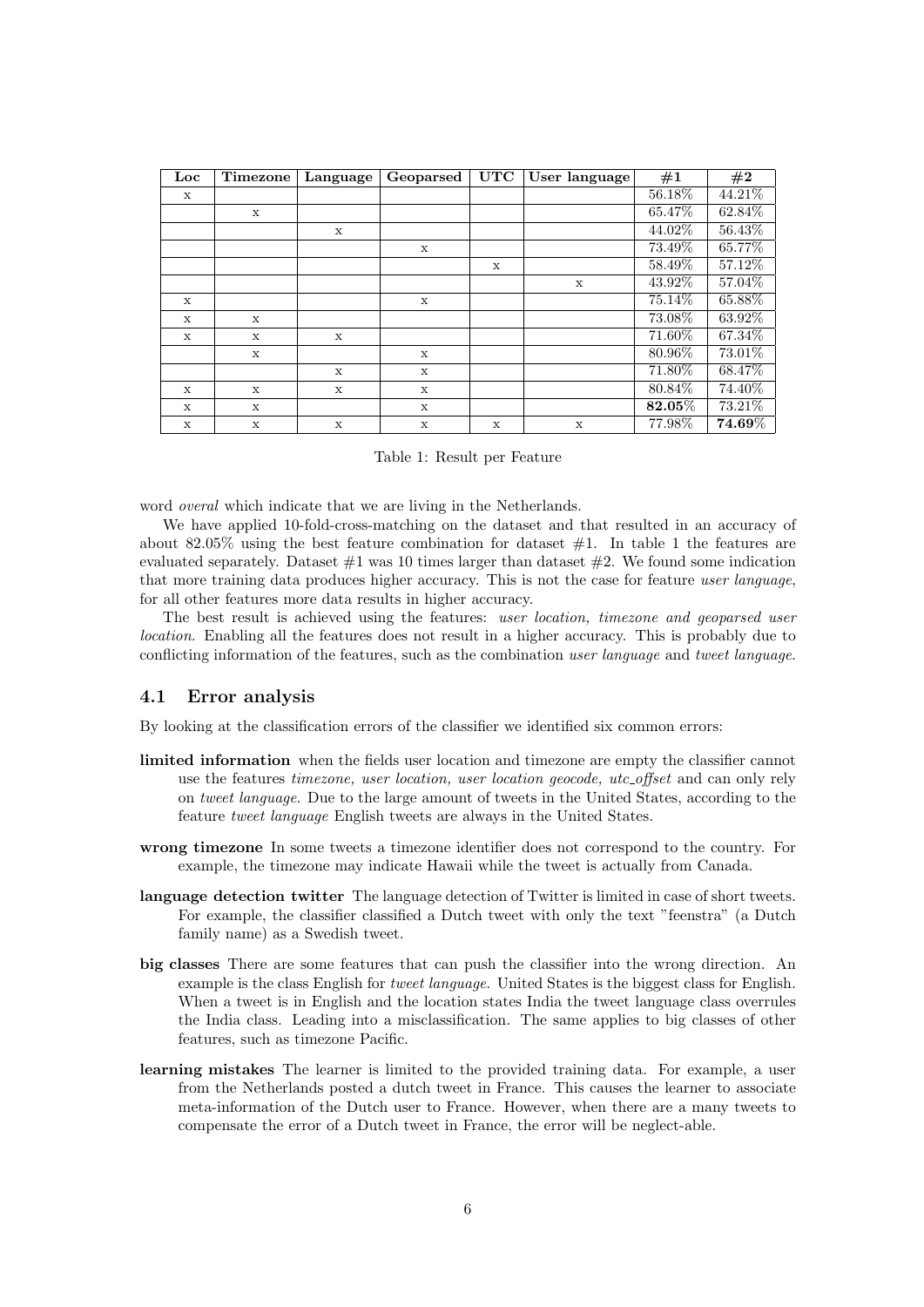In order to find out whether the results are consistent for each country, we execute a test for each country. We used all available geo information tweets from dataset #1 as training data and we assumed that the distribution of the tweet meta data with geo-information, is the same as that of tweets without geo-information. For each country we checked whether our model matched the geo-information. For example, we have a list Dutch tweets (geo location in Netherlands) and we checked in how many cases our Bayes classifier estimated that the tweets are from the Netherlands, without looking at the geo location data. In table 2 (page 8) the results are listed for each country. We omitted countries with less than 15 geo location tweets. The feature tweet language caused in 36 of the 69 countries a decrease in accuracy. This can be due to the noise that tweet language introduces, because some countries are sharing the same language. The effect on countries known to share the language, such as United Kingdom and United States and The Netherlands and Belgium, is negligible. For the Netherlands the accuracy increased with 8% by adding tweet language. For Belgium the accuracy decreased with 0.5%.

To observe the effect of noise, we limited the classes countries to Europe. All other countries were classified as "Other". The accuracy went up to 88.15%, due to the elimination of noise. Limiting the amount of countries did improve the accuracy.

### 5 Discussion

As shown above using dataset  $\#1$  resulted in an accuracy of 82%. However, dataset  $\#1$  are random tweets with movember. Therefore, there are some concerns about the data. The dataset is not uniform. There are a lot of tweets in English. This causes classification problem big classes (see page 6) with the classifier. The accuracy might be lower using a uniform distributed dataset.

The dataset we have used is also small, only 40k tweets with geolocation. This causes the problem learning mistakes. This error can be reduced by having more training data. Some values are not known by the Bayes model and with more training data it might improve the accuracy.

The Bayes classifier is easy to use, however when using the *user location* feature there are a lot of unknown locations. The classifiers can only handle known locations, for example New York or Amsterdam. Other classification engines can improve the accuracy. For example, decision tree [4] can be useful in this research due to the limited options of timezone and user language.

### 6 Conclusion

Our initial goal was which features are required to identify the country of a single Tweet. Using meta-information of a tweet the location can identified. The Bayes classifier did perform well, with an accuracy of 82% on the biggest dataset. Several features were tested and the combination of timezone, user location and geoparsed location resulted in the highest accuracy. The feature user language and tweet language did improve for some countries the accuracy. The feature utc\_offset did not improve the classifier and should not be used.

The amount of meta-information is sufficient to determine the country of a single tweet. The features timezone and geoparsed location are the most important features and the combination results already in a classification accuracy of 73%. However, the feature location and tweet language provided extra information, still improving the accuracy.

Given the limitations our method performs well when a country has unique meta data, such as timezone Amsterdam and user language Dutch. However, our method underperforms for countries that share many properties such as Canada and United States (see Table 2).

This method might be applicable on other social networks as well. Facebook and LinkedIn have similar information available through an API. The location of a message can be determined using a machine learning method, such as Naïve Bayes. This method can be applied to filter on countries and to clean up a Twitter stream.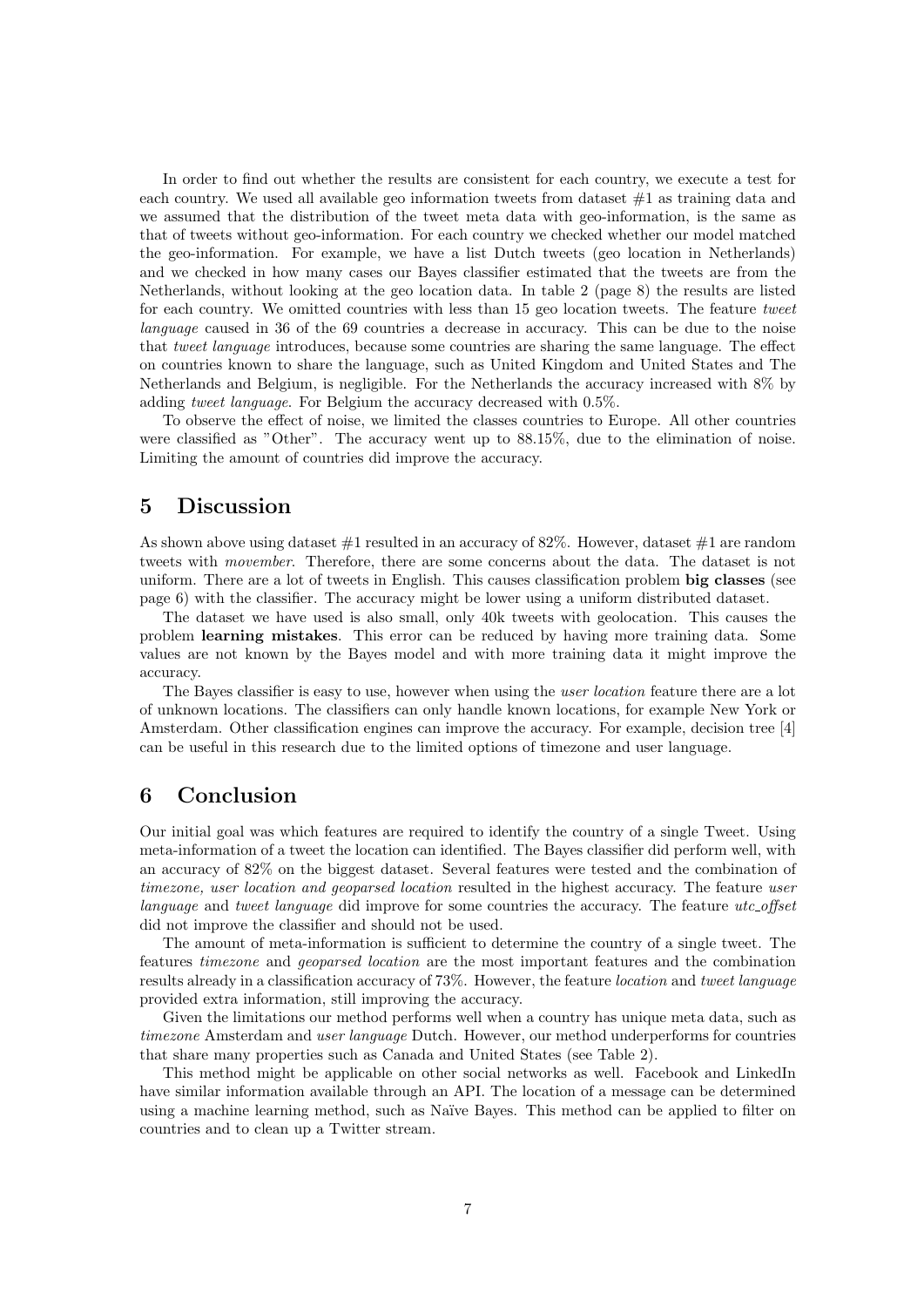| Country                        | $#$ tweets            | TZ,<br>Loc,    | Loc, TZ,       | TZ,<br>$_{\rm Loc,}$ |
|--------------------------------|-----------------------|----------------|----------------|----------------------|
|                                |                       | geoparsed      | language       | language,            |
|                                |                       |                |                | geoparsed            |
| United Kingdom                 | 15082                 | 98.93          | 99.55          | 99.24                |
| <b>United States</b><br>Canada | 9605                  | 93.14          | 93.13<br>82.40 | 93.10                |
| Netherlands                    | 4603                  | 79.62          | 72.98          | 78.51                |
| Ireland                        | 877<br>869            | 79.02<br>83.89 | 62.03          | 87.12<br>78.37       |
| Australia                      | 739                   | 86.74          | 71.58          | 81.33                |
| South Africa                   | 649                   | 90.29          | 82.59          | 87.83                |
| Spain                          | 648                   | 85.80          | 85.96          | 89.20                |
| France                         | 619                   | 79.81          | 83.04          | 85.95                |
| Indonesia                      | 581                   | 87.95          | 79.17          | 84.68                |
| Norway                         | 397                   | 80.60          | 84.38          | 88.16                |
| Coral Sea Islands              | 351                   | 48.15          | 44.16          | 46.72                |
| Sweden                         | 346                   | 81.50          | 86.71          | 89.31                |
| Germany                        | 303                   | 82.84          | 82.18          | 80.53                |
| Belgium                        | $\overline{293}$      | 87.71          | 86.35          | 87.37                |
| Italy                          | 259                   | 73.75          | 74.90          | 78.38                |
| Finland                        | 245                   | 84.49          | 93.06          | 91.02                |
| Denmark                        | 165                   | 83.64          | 80.61          | 80.61                |
| Mexico                         | 150                   | 75.33          | 58.00          | 70.00                |
| New Zealand                    | 143                   | 83.92          | 69.93          | 81.12                |
| Malaysia                       | 142                   | 85.92          | 79.58          | 80.28                |
| <b>Brazil</b>                  | 130                   | 81.54          | 85.38          | 85.38                |
| Switzerland                    | 124                   | 83.87          | 50.00          | 73.39                |
| Costa Rica                     | 119                   | 66.39          | 63.87          | 66.39                |
| United Arab Emirates           | 115                   | 82.61          | 73.91          | 74.78                |
| India                          | 107                   | 85.05          | 72.90          | 79.44                |
| Russia                         | 91                    | 81.32          | 83.52          | 82.42                |
| Singapore                      | 81                    | 77.78          | 60.49          | 60.49                |
| Philippines                    | 81                    | 83.95          | 70.37          | 80.25                |
| Saudi Arabia                   | $\overline{73}$       | 86.30          | 72.60          | 76.71                |
| Hong Kong                      | $\overline{67}$       | 70.15          | 79.10          | 65.67                |
| Kuwait                         | 62                    | 85.48          | 82.26          | 79.03                |
| Czech Republic                 | 62                    | 79.03          | 69.35          | 72.58                |
| Austria                        | 61                    | 81.97          | 77.05          | 81.97                |
| Egypt                          | 56                    | 94.64          | 87.50          | 91.07                |
| Portugal                       | 49                    | 85.71          | 73.47          | 81.63                |
| Japan                          | 46                    | 82.61          | 80.43          | 82.61                |
| Latvia                         | 44                    | 97.73          | 100.00         | 100.00               |
| Poland                         | 44                    | 79.55          | 72.73          | 81.82                |
| Qatar                          | $\overline{34}$       | 79.41          | 76.47          | 79.41                |
| Chile                          | $\overline{32}$       | 87.50          | 81.25          | 84.38                |
| Turkey                         | $\overline{30}$       | 66.67          | 60.00          | 66.67                |
| Argentina                      | $\overline{27}$       | 70.37          | 74.07          | 70.37                |
| Greece                         | 24                    | 70.83          | 70.83          | 79.17                |
| Puerto Rico                    | 24                    | 79.17          | 70.83          | 75.00                |
| Kenya                          | $\overline{23}$       | 95.65          | 78.26          | 91.30                |
| Colombia                       | $\overline{23}$       | 60.87          | 30.43          | 30.43                |
| Hungary<br>Thailand            | 23<br>$\overline{22}$ | 78.26          | 60.87          | 73.91                |
| Jersey                         | $\overline{20}$       | 36.36<br>60.00 | 36.36<br>45.00 | 36.36<br>50.00       |
| Venezuela                      | 19                    | 100.00         | 100.00         | 100.00               |
| Gibraltar                      | $\overline{17}$       | 94.12          | 94.12          | 94.12                |
| Isle of Man                    | $\overline{16}$       | 75.00          | 0.00           | 75.00                |
| Dominican Republic             | $\overline{16}$       | 93.75          | 93.75          | 93.75                |
| South Korea                    | 15                    | 46.67          | 46.67          | 40.00                |
|                                |                       |                |                |                      |
| Average                        |                       | 77.84%         | 70.07%         | 74.94%               |
| Standard deviation             |                       | 12.24          | 15.96          | 13.94                |
| Europe                         |                       | 88.15%         | 82.29%         | 87.83%               |
|                                |                       |                |                |                      |

Table 2: Analysis of accuracy per country.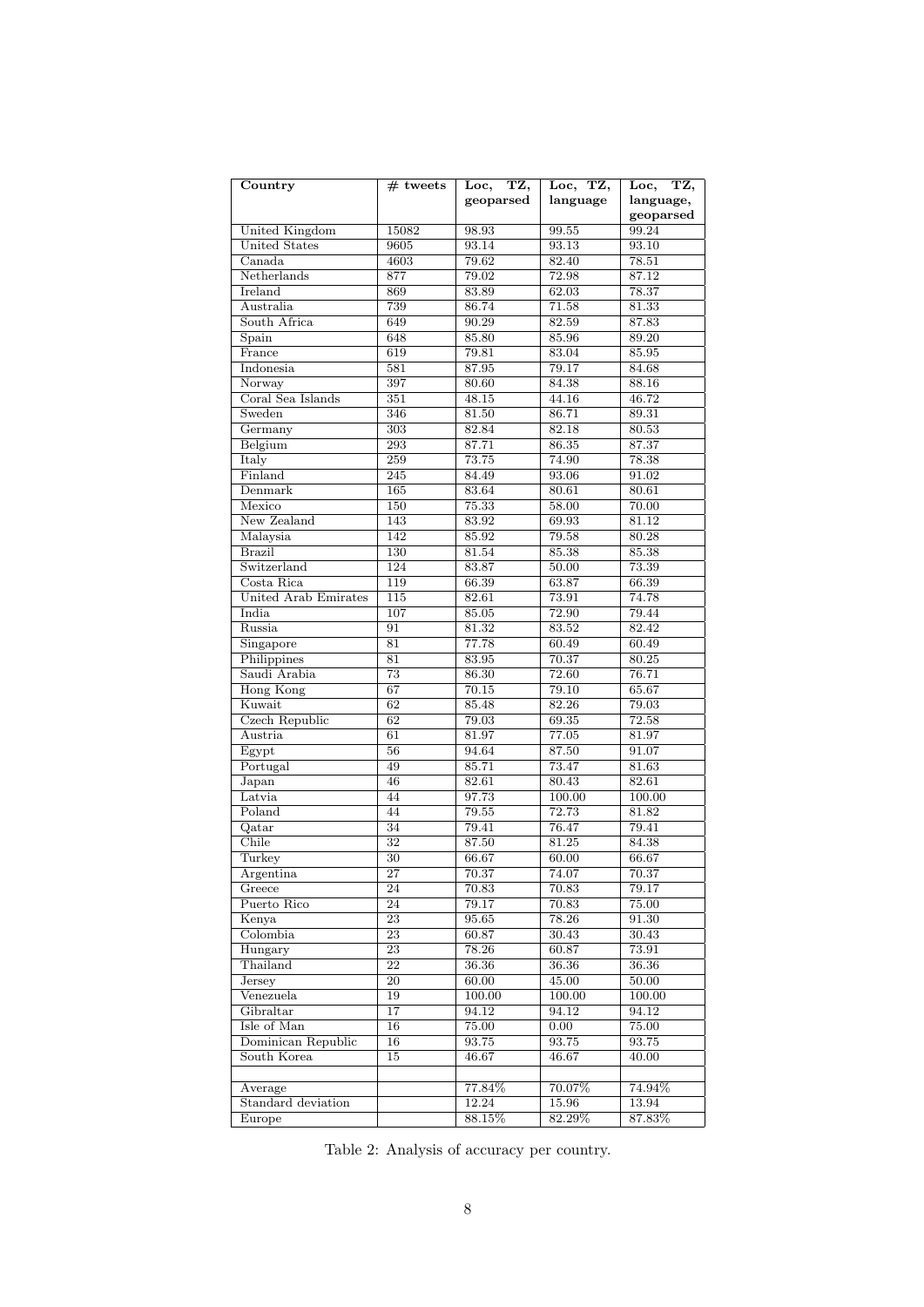## 7 Future work

To improve this method the following features can be added or improved. In 25% of the tweets the features timezone and location are empty. In those cases a feature using the tweet text might be useful. The tweeted text can contain places, which can be extracted using Entity Recognition. Also the information in the user description can used for extraction locations.

Currently we are examine one tweet at a time, this is fast. However, there is more information available by looking at all the tweets of a user. When at tweet is retweeted the original tweet is embedded into the tweet. The user of the retweeted tweet might relate to the user location of who the tweet retweeted.

Also a hashtag can contain useful information. For example, hashtag of a certain event can be used to detect where the Tweet is from. Using information related to the hashtag can improve the classifier.

### References

- [1] About twitter. https://about.twitter.com/company, Nov. 2014.
- [2] Twitter #datagrants selections. https://blog.twitter.com/2014/twitter-datagrants-selections, Apr. 2014.
- [3] Twitter developers, tweet object. https://dev.twitter.com/overview/api/tweets, Nov. 2014.
- [4] C. C. Aggarwal and C. Zhai. A survey of text classification algorithms. In *Mining text data*, pages 163–222. Springer, 2012.
- [5] S. Chandra, L. Khan, and F. B. Muhaya. Estimating twitter user location using social interactions–a content based approach. In Privacy, security, risk and trust (passat), 2011 ieee third international conference on and 2011 ieee third international conference on social computing (socialcom), pages 838–843. IEEE, 2011.
- [6] Z. Cheng, J. Caverlee, and K. Lee. You are where you tweet: a content-based approach to geo-locating twitter users. In Proceedings of the 19th ACM international conference on Information and knowledge management, pages 759–768. ACM, 2010.
- [7] C. A. Davis Jr, G. L. Pappa, D. R. R. de Oliveira, and F. de L Arcanjo. Inferring the location of twitter messages based on user relationships. Transactions in GIS, 15(6):735–751, 2011.
- [8] J. Gelernter and N. Mushegian. Geo-parsing messages from microtext. Transactions in GIS, 15(6):753–773, 2011.
- [9] B. Hecht, L. Hong, B. Suh, and E. H. Chi. Tweets from justin bieber's heart: the dynamics of the location field in user profiles. In Proceedings of the SIGCHI Conference on Human Factors in Computing Systems, pages 237–246. ACM, 2011.
- [10] J. H. Kietzmann, K. Hermkens, I. P. McCarthy, and B. S. Silvestre. Social media? get serious! understanding the functional building blocks of social media. Business horizons, 54(3):241–251, 2011.
- [11] H. Kwak, C. Lee, H. Park, and S. Moon. What is twitter, a social network or a news media? In Proceedings of the 19th international conference on World wide web, pages 591–600. ACM, 2010.
- [12] J. Mahmud, J. Nichols, and C. Drews. Home location identification of twitter users. arXiv preprint arXiv:1403.2345, 2014.